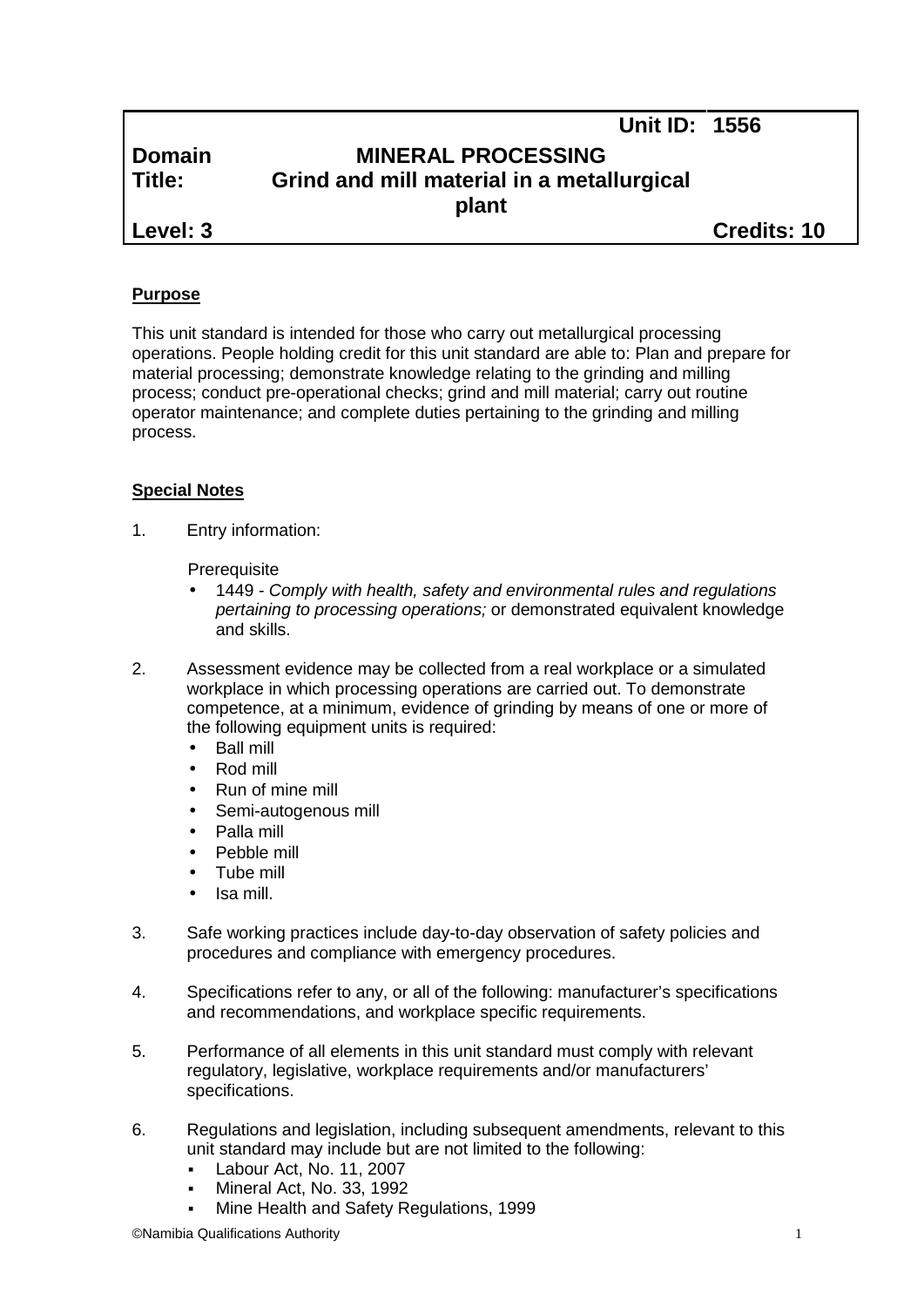Regulations relating to the Health and Safety of employees at work, 1997 and all industry specific regulations, legislations, code of practice, or code of conduct.

## **Quality Assurance Requirements**

This unit standard and others within this subfield may be awarded by institutions which meet the accreditation requirements set by the Namibia Qualifications Authority and the Namibia Training Authority and which comply with the national assessment and moderation requirements. Details of specific accreditation requirements and the national assessment arrangements are available from the Namibia Qualifications Authority and the Namibia Training Authority. All approved unit standards, qualifications and national assessment arrangements are available on the Namibia Training Authority website www.nta.com.na.

## **Elements and Performance Criteria**

## **Element 1: Plan and prepare for material processing**

## **Performance Criteria**

- 1.1 Work instructions, including plans, specifications, quality requirements and operational details are obtained, explained, clarified and applied to the allocated task.
- 1.2 Safety and security requirements, including personal protective clothing and equipment are obtained from the site safety plan, workplace policies and procedures, explained, and applied to the allocated task.
- 1.3 Equipment, tools, fuel, lubricants, attachments and accessories selected to carry out tasks are checked for consistency with the requirements of the job, their usability and any faults rectified or reported prior to commencement of work.
- 1.4 Environmental protection requirements are identified from the project environmental management plan and applied to the allocated task.
- 1.5 Work area is inspected and prepared according to workplace procedures.

## **Element 2: Demonstrate knowledge relating to the grinding and milling process**

## **Range**

Principal components include mill components; feeding systems; auxiliary systems; safety devices; and interlock systems.

## **Performance Criteria**

- 2.1 The actions and conditions pertaining to a safe, healthy environment in the grinding and milling process are described.
- 2.2 The importance of the grinding and milling process is described in terms of achieving specified production requirements.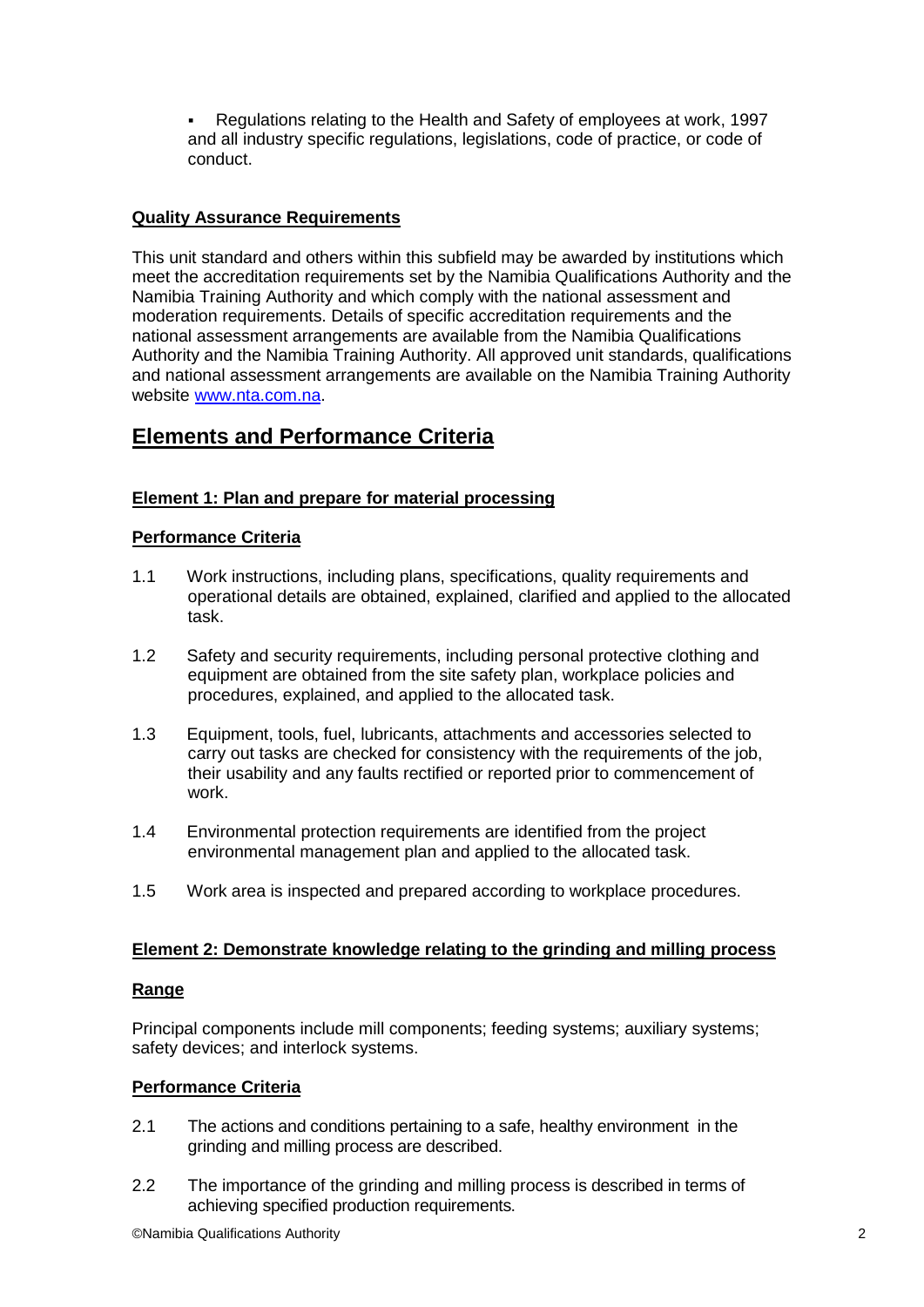- 2.3 Hazards and associated risks are identified through relevant risk assessment procedures.
- 2.4 The principal components of the grinding and milling system are identified and their functions described in terms of design and operational requirements.
- 2.5 The communication requirements pertaining to the grinding and milling process are described.
- 2.6 Corrective actions, in case of sub-standard conditions and problems be encountered, are described.

#### **Element 3: Conduct pre-operational checks**

#### **Performance Criteria**

- 3.1 Workplace hazards and associated risks are identified, minimised or eliminated according to workplace procedures and legislative requirements.
- 3.2 The grinding and milling system is examined and substandard conditions are reported to appropriate personnel according to workplace procedures.
- 3.3 Start-up and shutdown procedures are conducted according to manufacturer's specifications.

#### **Element 4: Grind and mill material**

#### **Performance Criteria**

- 4.1 Workplace hazards and associated risks are identified, minimised or eliminated according to workplace procedures and legislative requirements.
- 4.2 The grinding and milling system is operated according to workplace procedures.
- 4.3 The grinding and milling process is monitored and controlled, and optimum production ensured through effective communication according to workplace procedures.
- 4.4 If necessary, corrective and/or reporting actions are taken according to workplace procedures.

#### **Element 5: Carry out routine operator maintenance**

#### **Performance Criteria**

- 5.1 Workplace hazards and associated risks are described, identified, minimised or eliminated according to workplace procedures and legislative requirements.
- 5.2 The work area is prepared in readiness for maintenance work to be carried out.